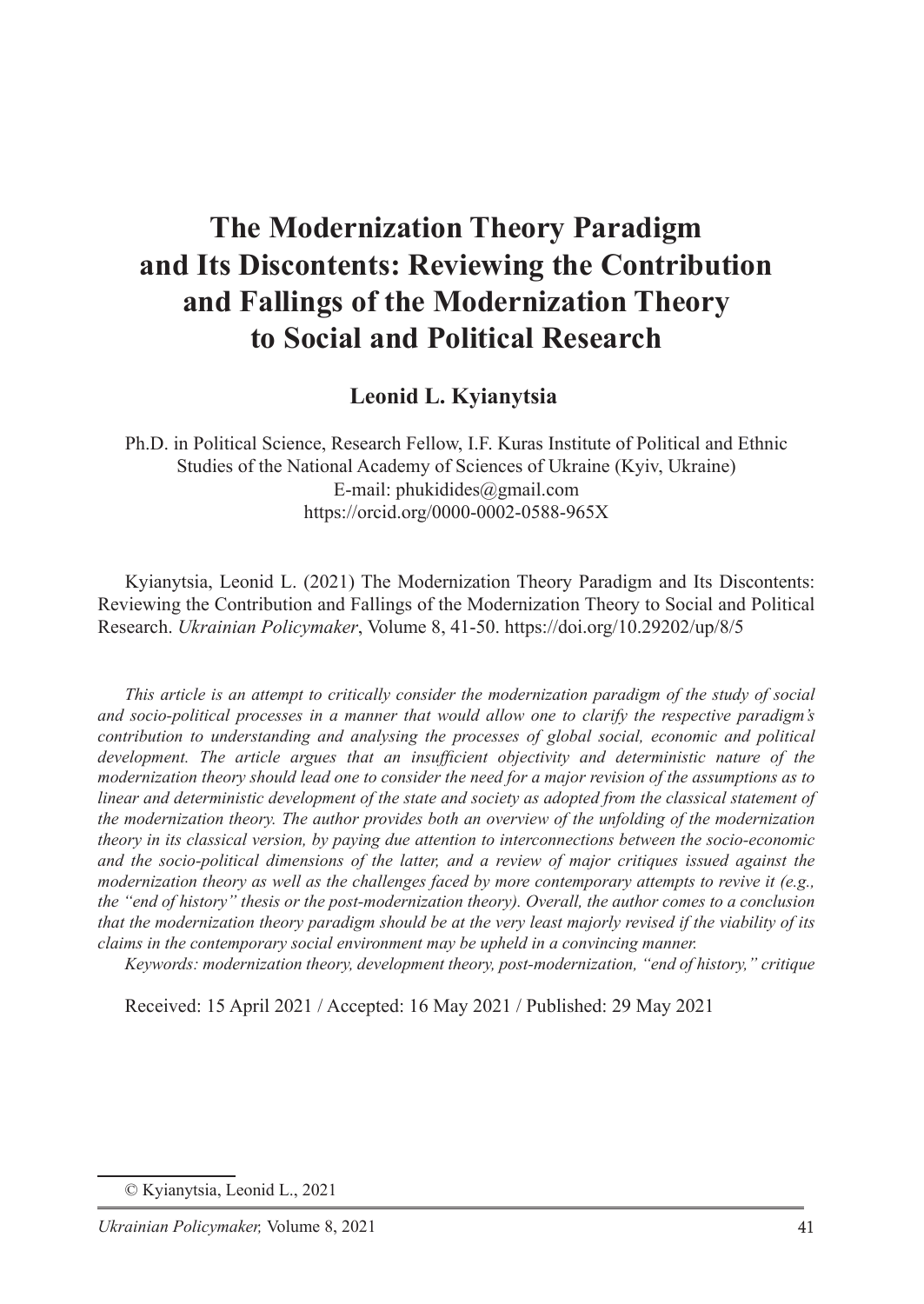#### **Introduction**

The idea of ranking development levels of human societies according to certain criteria has existed at least since the times of classical antiquity, but it ultimately began to acquire its scientific dimension only in the 19th century. It was then that the first scientific schools appeared, which began to consider the problems of socio-economic and political development of various human societies and to put forward certain general concepts of their socio-political evolution. Finally, the paradigms of research in this area emerged only in the  $20<sup>th</sup>$  century, which was due to both scientific and purely political factors. One of the most influential approaches in this area was the consideration of socio-economic and socio-political development based on the 'modernity' / 'traditionalism' dichotomy, which became the basis of the concept of modernization.

The basis of modernization theories, for which Talcott Parsons (1902-1979) and Edward Shils (1911-1995) are usually considered to have been the founding figures, despite some differences between each of the individual theories of this circle, is the idea that human societies develop in accordance with a certain evolutionary perspective. The main differences between a 'modern society' and a 'traditional' one, according to Parsons, are the dominance of the industrial sphere over agriculture, individualism over collectivism, secular science and philosophy over mythology and religion, the presence of a developed division of labour and the predominance of individual social status over hereditary ones, as well as of universalism over particularism (Parsons, 1985: 324). The views of Shils, Parsons's close associate, on modernization as a phenomenon and a social process was most clearly expressed in his famous lecture on the problems of newly independent states in Dobbs-Ferry, in June 1959 (Gilman, 2003: 1). In this lecture, Shils purported to identify such basic features of a 'modern' society as a high degree of industrialization of the economy, the democratic nature of the political system, the egalitarian nature of social values, the orientation of public policy to overcome class antagonisms and the formation of "welfare state", which would result in rational nature of social institutions overall. Hence the modernization theory attempted to flesh out a conceptual interpretation of the processes of socio-economic and socio-political development as undergone by contemporary societies in accordance with both the general and the specific features of the former.

Even though the modernization theory has experienced a substantial flourishing in the mid- to late  $20<sup>th</sup>$  century, the rise of postmodernist thinking and a growing skepticism as to the efficacy of the respective policy prescriptions in the field of politics of development would lead to a substantial re-evaluation of the tenets of the modernization concept regarding the process of national economic and political development. Consequently, this article seeks to provide for an overview of the major statements of the modernization theory as a paradigm for development politics, the factors behind the latter's decline as a theoretical framework guiding the policy making process, and the key claims of some of the theories that have been introduced to either complement or replace the modernization theory as the explanatory foundation for understanding, and comparing, societal development. In so doing, the comparison between the modernization theory and the other theoretical frameworks that have come to take its place will have provided for a more thorough understanding of the evolution of theoretical approaches underlying cross-country comparison as far as politics of development, in general, will be concerned.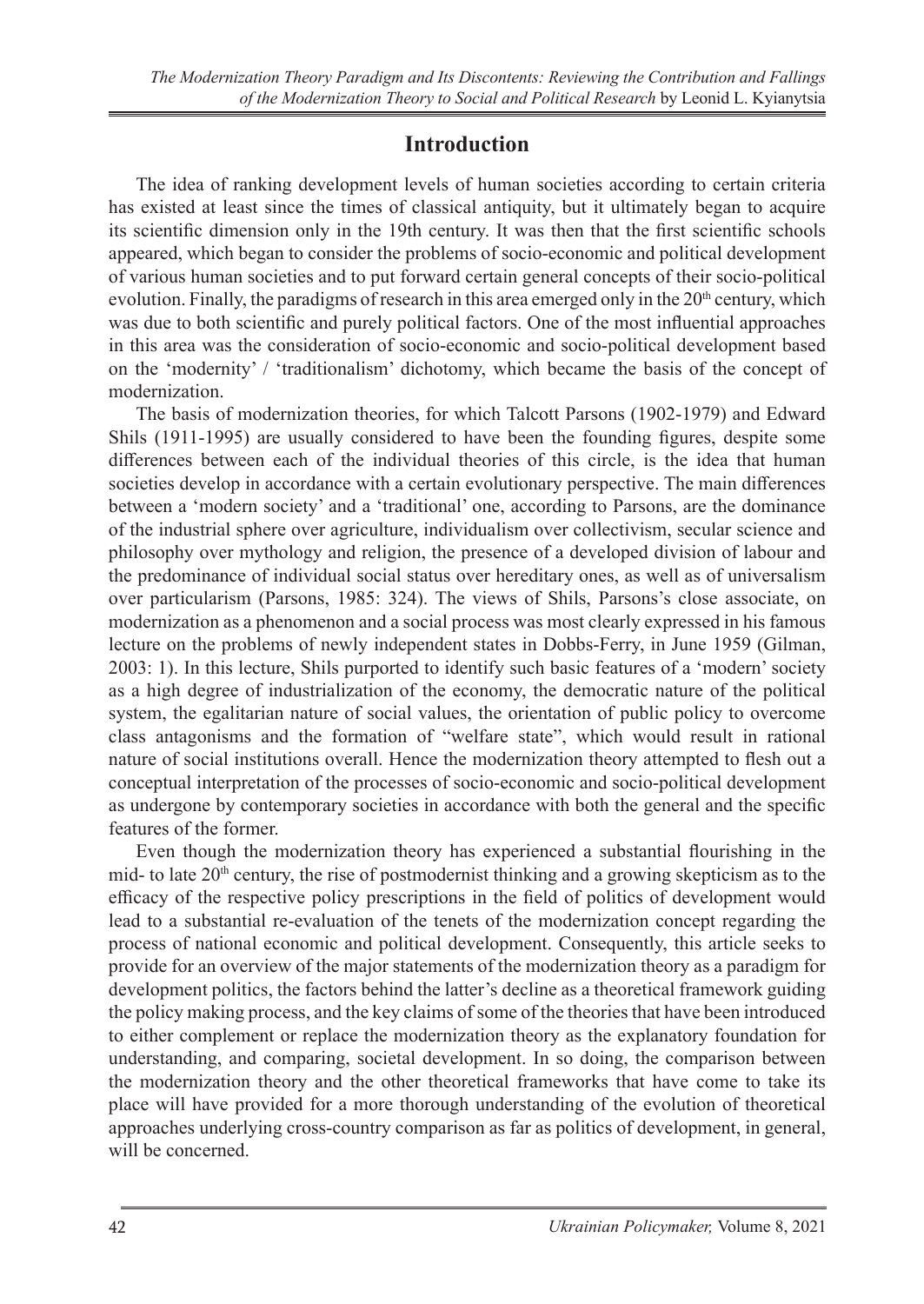### **Literature Review**

In the aftermath of the fall of the Soviet Union, the concept of modernization enjoyed a high level of popularity among Ukrainian researchers, since the discrediting of the previously dominant Marxist-Leninist / historical materialist paradigm of social development had by default made the modernization theory, as an expression of the 'Western' understanding of politics and economics of development an inherently attractive alternative option. Thus, Volodymyr Gorbatenko's 1999 monograph may be representative of this approach as the author emphasized the strategic role of the concept of modernization in regard of bringing the Ukrainian state-society complex closer to the Western prototypes of supposedly modernized political and economics forms (Gorbatenko, 1999). Likewise, Oleksandr Fisun's monograph on democracy and neopatrimonialism in the context of Ukraine's and the world's fundamental political and economic transformations in the early 21st century makes ample use of the discourse of modernization as far as the work's underlying conceptual premises are concerned (Fisun, 2006). Other scholars would attempt to combine certain aspects of the modernization theory as connected to specific phenomena of post-socialist state and society transformations while either refurbishing some of the previously held theoretical models and concepts they used to apply in the context of the historical materialist paradigm of social science or incorporating the relevant aspects of the modernization theory into the other methodological frameworks of 'Western provenance.' Thus, in respect of the former approach, Valentin Yakushik (1991) made references to the criteria of political transformation from one stage of political development similar to those developed in the context of the modernization theory while combining them with Marxian premises concerning the 'state of the transitional period' and its movement towards the stateless society. In his later work on the problems of political regime transition in the post-Communist Ukraine (Yakushik, 1993), the author placed focus on the key criteria and indicators of the 'transitional' nature of the Ukrainian political system, such as the ones of the prevailing models of conflict resolution, welfare provision, legal system, etc., which may once again be seen as revealing the evidence of an influence on the part of the discourse of the modernization theory, even as the author seeks to develop his own approach toward categorizing the related features of Ukraine's socio-political system as such. In regard of the latter approach, the Ukrainian school of transitology studies would strive to draw upon the insights of the modernization theory while critiquing the latter's perceived 'structural determinism' as far as transitions from one stage of socio-political and socio-economic development might be concerned (Romaniuk, 2007). The Ukrainian scholars' interest in the modernization theory was thus motivated primarily by their need to either find or develop a new explanatory framework that would be capable of addressing their practical needs in respect of political analysis and/or forecasting. In that sense, elements of either the discourse of modernization or of the theory as such would be used in the respective scientists' works mostly in a pragmatic manner, which may invite the need for further reflection on the continuing relevance of the notion of modernization and the latter's internal discursive contradictions.

On the other hand, the contemporary Western discipline of development studies would largely view the modernization theory as an already obsolete stage of its own evolution, with the focus placed on interrogating the latter's main assumptions and premises in a critical way (see, e.g., the respective contributions of the dependency theory and an assorted range of neo-Marxist theories; Roxborough, 1988). On the other hand, a relative decline in the prominence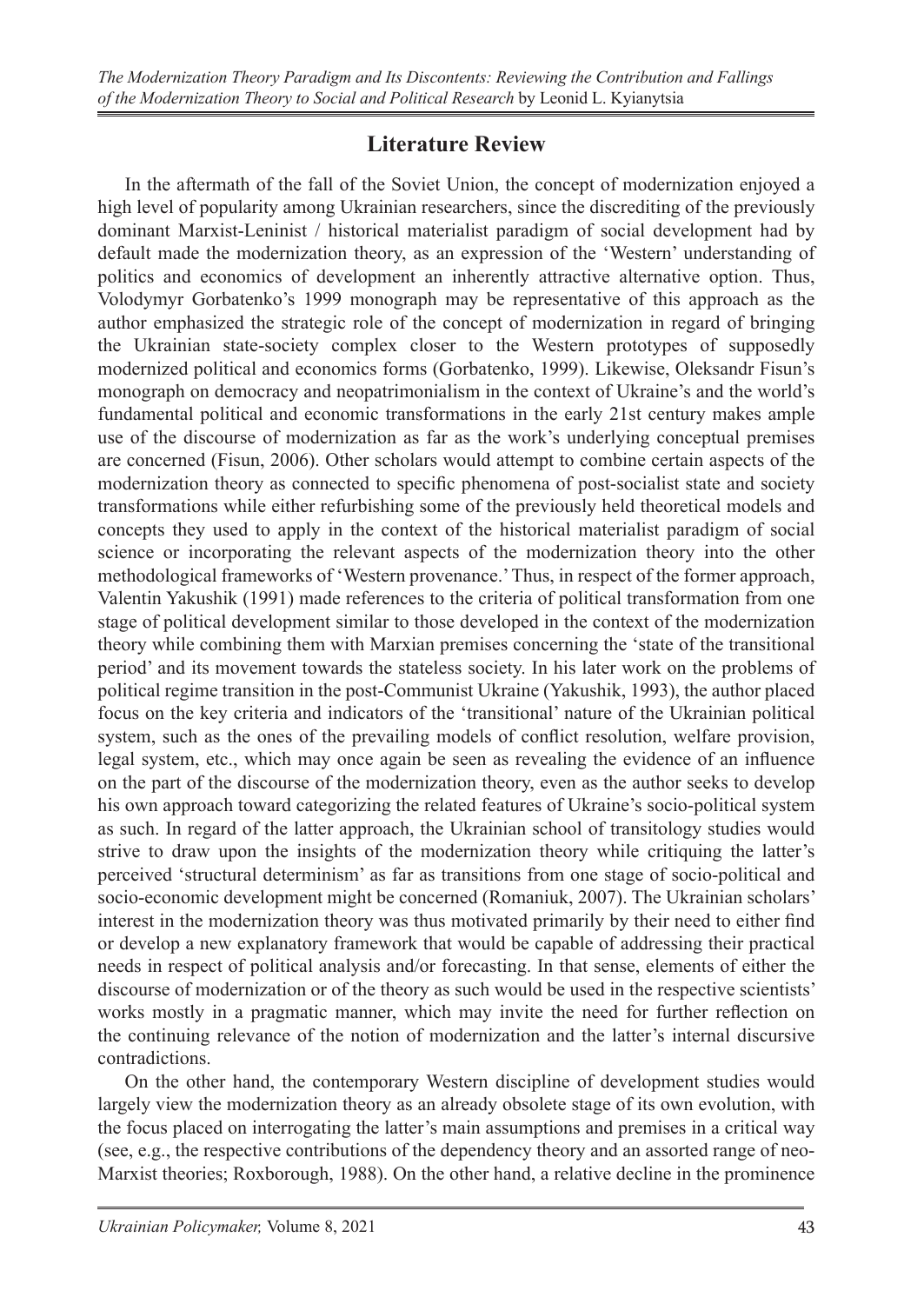of the modernization theory implied the attendant decrease in the interest on the subject in the recent decades, even though one may be able to refer to such fundamental works on the problems of modernization theories as the ones authored by Richard Peet and Elaine Hartwick (2009), Nils Gilman (2003), and Alberto Martinelli (2004). However, these works appear to focus on a general overview of the theoretical constructs in question so that the degree to which providing for a thorough investigation of the problems of the modernization theory may be adequately addressed in this context. Accordingly, the present article builds upon the insights already offered by the previously published literature on the subject, while seeking to expand on them in a manner of bringing together the key arguments of the modernization theory proper and those of the theoretical frameworks that have been developed on the basis of the modernization yet would purport to replace it.

# **The Unfolding of the Modernization Theory: A Critical Account**

In the 1950s and 1960s, the modernization theory was experiencing its golden age, a manifestation of which in the purely scientific sphere was the emergence of such particular conceptualizations of modernization as the economic modernization theory by Bert F. Hoselitz (1913-1995), who first applied Parsons's conceptual framework to the field of development economics (Hoselitz, 1960), and psychological and cultural theories of modernization of Everett Hagen (1907-1993) and Daniel Lerner (1917-1980), which reflected an attempt to bring together the notion of modernization and the behaviouralist concepts of the contemporary U.S. academic science of their time (Hagen, 1962; Lerner, 1958; Peet & Hartwick, 2009).The discourse of modernization, from in the 1950s on, began to be seen as an ideological basis for counteracting the further success of radical left-wing movements in 'third world' countries by proposing alternatives to socialist projects of post-colonial reconstruction (Gilman, 2003: 156). Contrary to the designs for the 'people's democratic revolution,' which was the ideological basis for the spread of Soviet influence in the 'third world', the American authors of the modernization theory as an explanatory framework for understanding the comparative processes of societal development, put forward the idea of the leading role of the technocratic welfare state, with the mid-20<sup>th</sup>-century USA being viewed as an effective embodiment of that ideal (Gilman, 2003; Peet & Hartwick, 2009). This observation may enable one to assess an inherently political aspect of the modernization theory as far as the connection between the latter's development and the ideological and geopolitical considerations of the Cold War era are implicated (Gilman, 2003).

Of all the theories of modernization which originate from Parsons' original model, the most influential and well-known was the stages of growth theory as developed by Walt Rostow (1916 – 2003). In his 1960 *magnum opus, The stages of economic growth: a non-Communist manifesto*, Rostow presented his own classification of the stages of development of human society, which, in his opinion, were universal in nature, as based on the principle of determination of socio-political processes by technological and economic factors. The following 'stages of economic growth' were identified by the author: 1. "traditional society" (as based on agricultural subsistence economy with significantly low levels of scientific knowledge and commercial transactions); 2. "preconditions to take-off" (development of manufacturing and commencement of national and integration economic integration); 3. "take-off" (a period of short-term but intense industrialization-driven economic growth); 4. "drive to maturity" (involving gradual economic growth and diversification of production and consumption in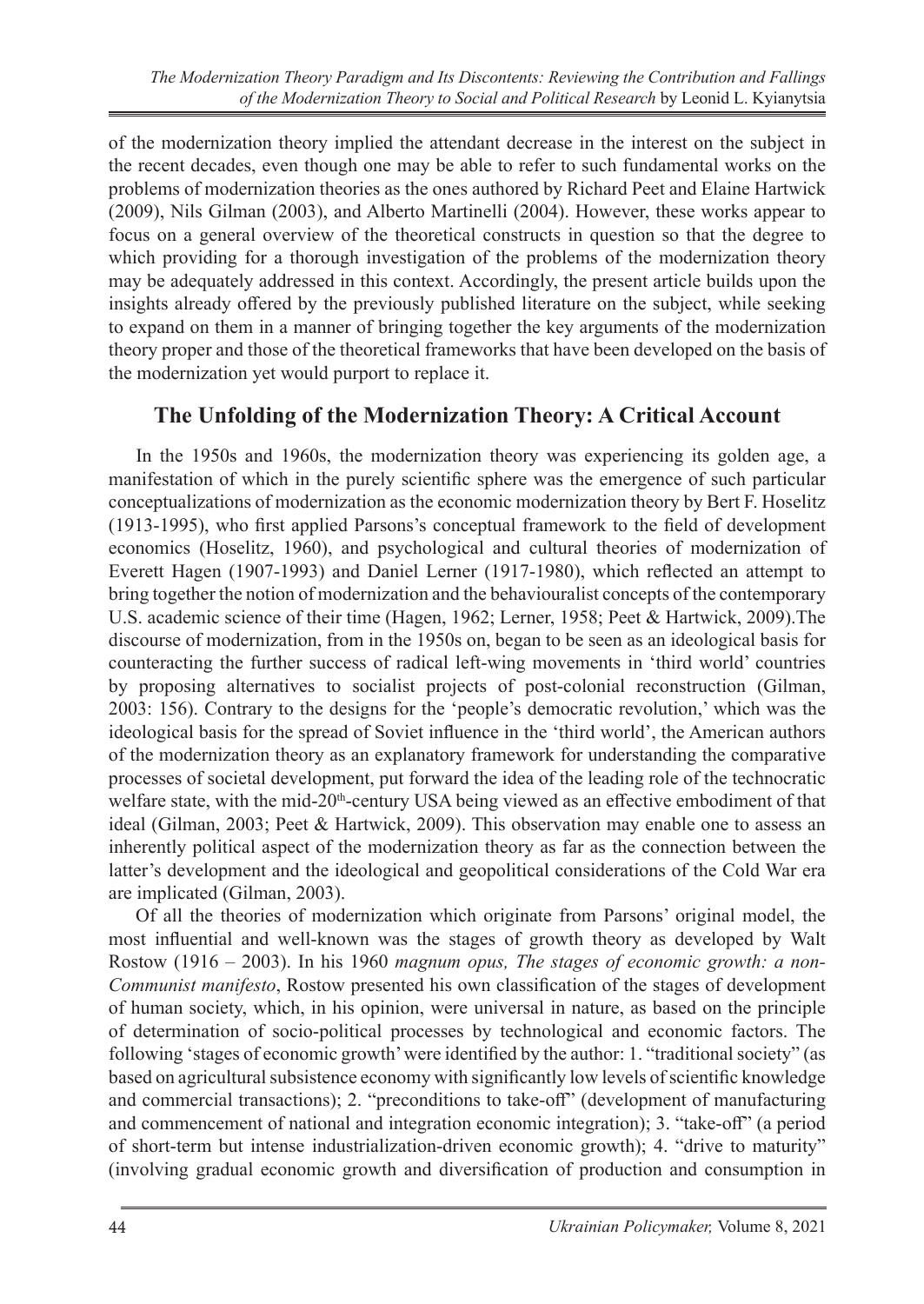accordance with the industrial model of development); and 5. "age of high mass consumption" (mass production and consumerism as the basis for the economy and the society at large). As a result, all these stages would be considered to be an integral part and economic basis of the process of social modernization (Rostow, 1960).

Personally, Rostow did not believe that the pathways of 'third world' modernization should necessarily be identical to the Western experience of industrialization, urbanization and democratization (Peet & Hartwick, 2009). However, from the logical perspective, within the framework of Rostow's theory, all societies that successfully complete the process of modernization must ultimately reach the stage of "age of high mass consumption," with the post-New Deal model of social development of the USA in the 1930s to 1950s clearly being a tangible prototype thereof. Although, Rostow put forward his model of modernization as based on the principles of technological and economic determinism, it is impossible not to pay attention to the clear political characteristics and imperatives of his concept. According to the author, the main driving force of modernization of 'non-Western' societies was not the endogenous factor of understanding the advantages of economic rationality over traditionalism, but the exogenous factor of so-called 'reactive nationalism' as a reaction to the military and economic dominance of 'foreigners' (Rostow, 1960; Gilman, 2003). Rostow considered the legacy of Western European colonialism to be a modern example of such 'humiliation,' so, in his opinion, the goal of U.S. foreign policy should be to promote new relations of cooperation between sovereign nations that would replace the old ties of colonialism (Gilman, 2003). Thus, he saw post-colonial nationalism as the main impetus for the modernization of the 'third world.'

However, Rostow, in accordance with his own political views, called for a distinction between "democratic nationalism," the support for which, in his opinion, should be the basis of U.S. foreign policy and "communist nationalism", which he considered to be a "deviation" with respect to modernization. Rostow argued that the Soviet Union supported "xenophobic nationalism" in 'third world' countries, reviving anti-Western sentiment. At the same time, the theorist of modernization ignored the role of neocolonialism and, in particular, the U.S. alliances with former colonial powers in the growth of anti-Western sentiment (Gilman, 2003). Rostow's views played a leading role in the final formation of the modernization theory as the dominant paradigm of research on global development in the United States in the 1960s. Due to his role in developing policy guidelines for U.S. national security, Rostow served as deputy National Security Advisor in the J.F. Kennedy administration and played a significant role in determining the nature of further U.S. "Vietnam policy" in the 1960s (Mulcahy, 1995). Political conclusions from the stages of growth theory are thus abundantly clear in that context: 'traditional societies' seeking to successfully modernize must follow the example of the West, increasing their level of integration into the world economy and adapting their political system along the line of the U.S.-prescribed guidelines (Peet & Hartwick, 2009).

Subsequently, Rostow's theory became a kind of orthodoxy of the modernization theory, and subsequent researchers (for example, David E. Apter), who worked within this paradigm in the 1960s, mostly followed the directions outlined by this theorist. Apter's conceptual framework of the three stages of transition to modernization (i.e., 'declining traditionalism,' 'transitioning to industrialization' and 'rising modernity'; Apter, 1965), or a similar conceptualization provided by A. F. K. Organski (1965) were marked by the influence of the concept of stages of growth and were actually complementary to  $it - this$  in time, in the fields of politics and culture. Indeed, to conclude the overview of classical theories of modernization, it would be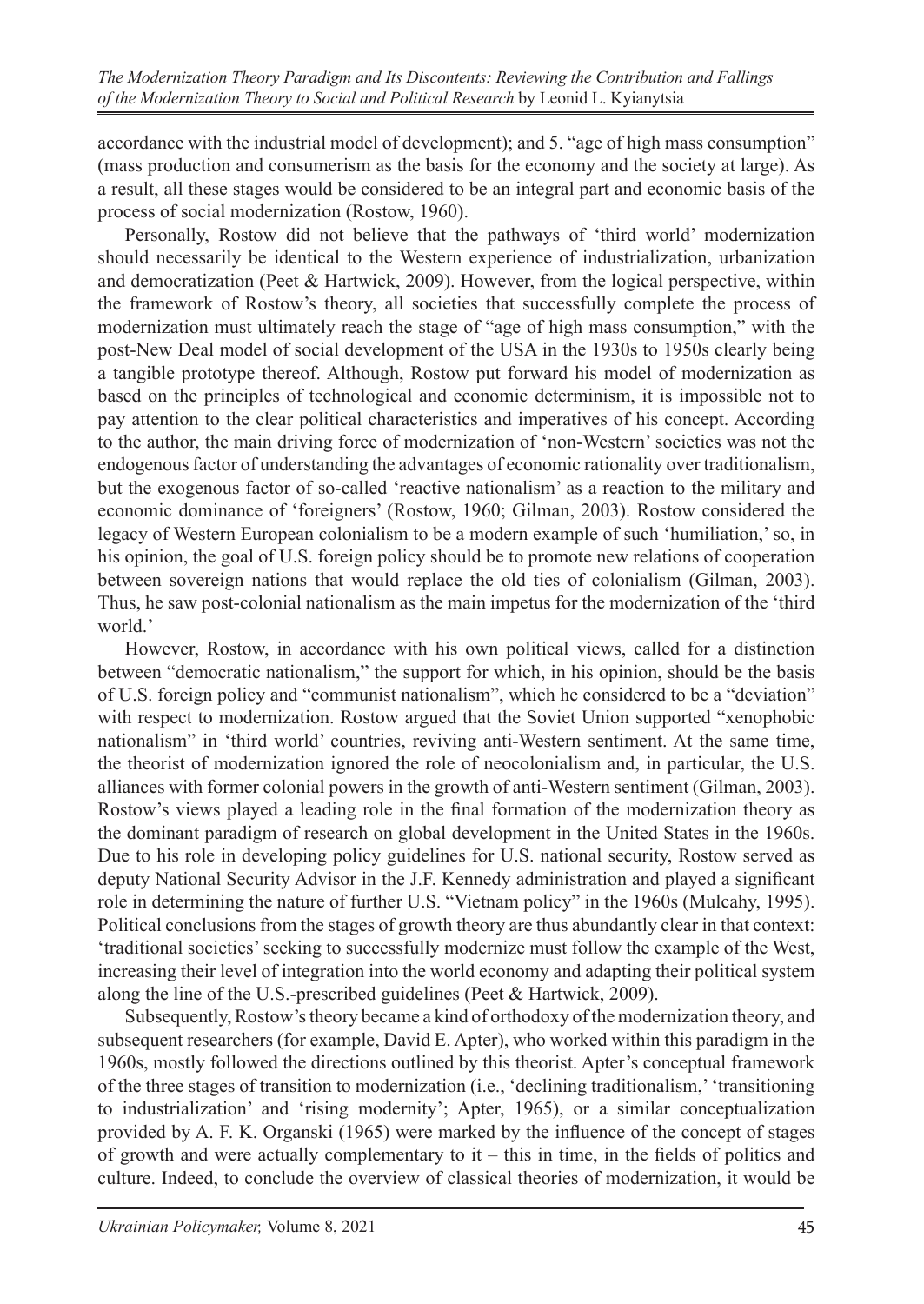*The Modernization Theory Paradigm and Its Discontents: Reviewing the Contribution and Fallings of the Modernization Theory to Social and Political Research* by Leonid L. Kyianytsia

appropriate to consider the views of their authors on the problems of political development that accompany the processes of modernization. While Rostow's stages of growth theory focused on issues of economic development, the works of Gabriel Almond and Lucian Pye provided for the analysis of the process of political modernization as their main research focus. It is hardly surprising that the consideration of the relationship between modernization and political development was put forward by scientists who participated in the Committee on Comparative Political Science (Committee on Comparative Politics) of the American Scientific Council for Social Sciences (of which first Almond and then Pye were presidents consequently). According to the definition of political development/modernization provided by Pye and his colleague Sidney Verba, the latter would be defined as a process of (1) spreading socio-political views aimed at recognizing the importance of the principle of social equality (increasing demands for greater civil rights, increased social activity); (2) increasing the capacity of the political systems to regulate the economic sphere of society, to respond to public demands, to regulate social conflicts; 3) differentiating, specializing and integrating disparate social roles and political organizations (Pye & Verba, 1965). In that sense, the process of political development would be viewed as parallel to the unfolding of economic modernization, since both of them would entail a progression from isolated and self-sufficient forms of social activity to more diverse and mutually integrated ones.

Arguably, the most systematic definition of crises and challenges to political development in the modernization theory paradigm was formulated by the Norwegian political scientist and sociologist Stein Rokkan (1921-1979). The latter identified the following political challenges of modernization as associated with the relevant institutional decisions: (1) state-building onset, associated with political, economic and cultural unification at the elite level and accompanied by the creation of permanent political institutions; (2) national identity development through creating permanent armed forces, introducing compulsory secondary education, and developing a unified media landscape; (3) introduction of political citizenship, accompanied by expanding political rights, eliminating legal barriers within the citizenry, creating organized political parties, and allowing for the participation of the masses in the political process; (4) and introduction of social citizenship, which entails the expansion of public spending on social security and the creation of appropriate institutions for its provision to the masses, redistributive economic policy, and introduction of progressive taxation (Rokkan, 1970). Once again, all of these stages would be in line with the Keynesian framework of the Western states' political economy, with the focus on the welfare state as an ultimate instrument of socio-economic and socio-political advancement. Thus, the modernization theory considered the political modernization of societies as a set of crises and challenges associated with the overall process of modernization. The intensity and sequence of different stages of political modernization are closely linked to the chances of success of modernization whole. Resolving such crises and overcoming development challenges was considered the task of the liberaldemocratic welfare state, which should have to ensure the general harmony of public interests through technocratic regulation of social processes.

#### **Critiques of the Modernization Theory and Attempts at Its Further Development**

Although modernization theories provided a clear correlation between the level of economic growth and socio-political modernity, the objective reality of the post-colonial period, in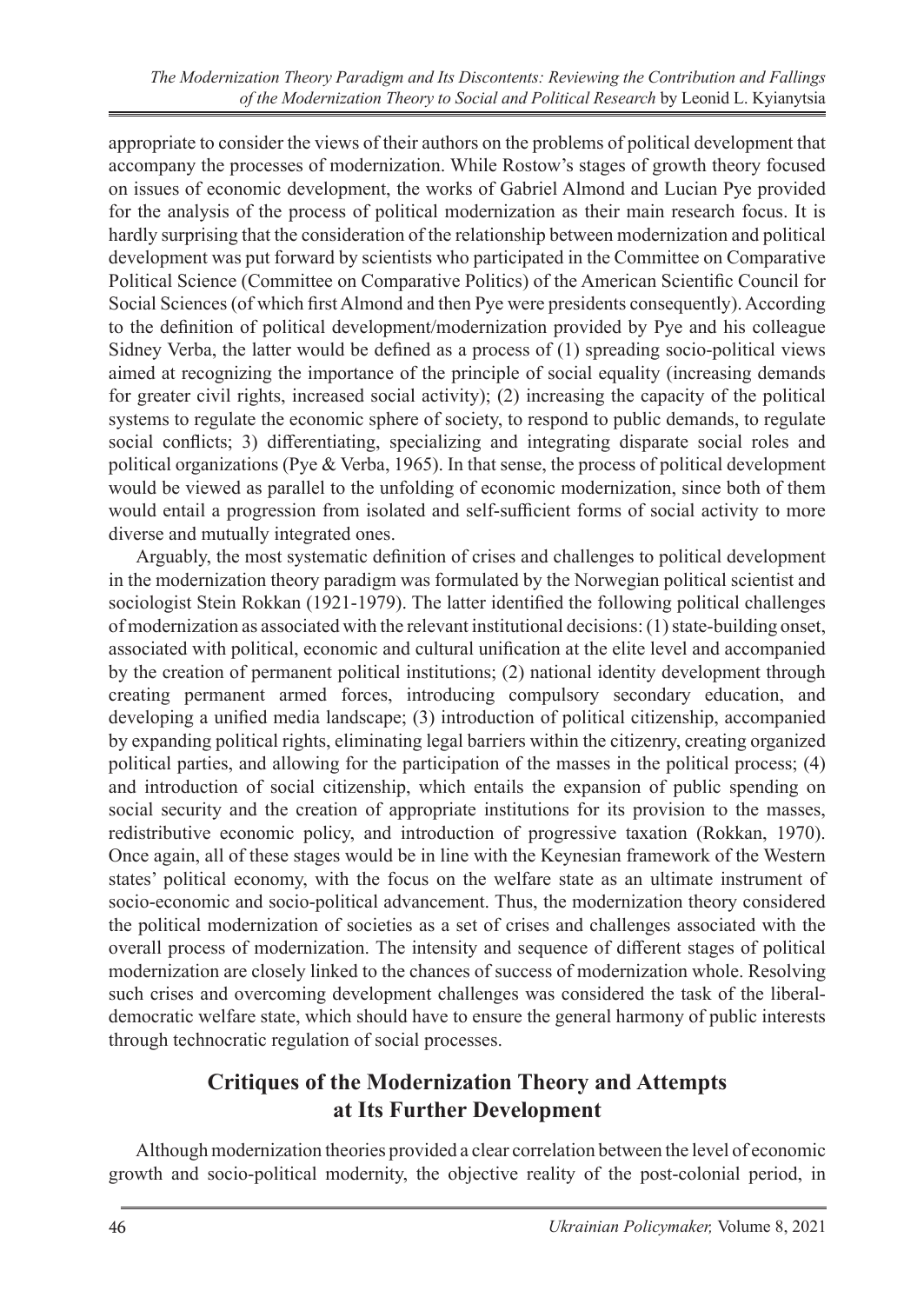*The Modernization Theory Paradigm and Its Discontents: Reviewing the Contribution and Fallings of the Modernization Theory to Social and Political Research* by Leonid L. Kyianytsia

most cases, refuted their predictions about the future prosperity of the newly independent states. Simultaneous erosion of the model of the "welfare state" in the West itself, which according to classical theories of modernization was considered the ideal of socio-political development, also undermined the ideological foundations of modernization theories. All this led to the commencement of the process of the intensive scientific critique of the main provisions of the modernization paradigm and its subsequent decline. Since the late 1960s, critical remarks on modernization theories have been made by representatives of various schools of Western political science and sociology, such as Reinhard Bendix (1916-1991), whose 1967 article on tradition and modernity (Bendix, 1967) initiated the scientific critique of modernization theories, the proponents of the dependency theory (including Andre Gunder Frank and Fernando-Enrique Cardozo), and finally the theorists of the world-system approach (such as Immanuel Wallerstein and Giovanni Arrighi). The main aspects of the critique of the modernization theory as carried out by representatives of these approaches may be summarized as follows: (1) rejection of the construction of dichotomous models typical of the modernization paradigm, in which 'traditional' and 'modern' societies are considered as system combinations of interrelated elements being qualitatively opposite to each other; (2) rejection of the claim of the existence of a unitary and standardized model of human society development; and (3) a critique of the characteristic emphasis of the modernization theory on endogenous factors of change whilst ignoring the relationships of dependence and interdependence that exist between countries at different stages of development within the world system.

As a result of scientific criticism from various flanks, the modernization paradigm would be steadily losing its dominant position among the political science and sociological schools of the West. In turn, among the supporters of the modernization paradigm, there was a kind of "internal revision" of many of the basic postulates of classical theories of modernization, which was reflected in the works of Shmuel Eisenstadt, characterized by an attempt to combine the modernization theory with the civilization approach. History, according to Eisenstadt, is a process not only of modernization but also of the convergence of 'traditional societies', resulting in the emergence of a single 'modern society' (Eisenstadt, 2002; 2003). Thus, the approach taken by Eisenstadt is characterized by rejecting a liberal-rationalist universalism of previous theories of modernization and attempting to achieve a synthesis of civilizational particularism and global universalism (Weil, 2010). However, the fall of the state-socialist regimes of the Soviet bloc in the late 1980s and early 1990s led to a temporary revival of modernization theories, as in their somewhat retouched classical form, the concept of "end of history" by Francis Fukuyama is one of the most popular manifestations whereof, as well as in the form of some more intellectually sophisticated theories, such as the neo-modernization theory by Edward Tirikyan (1991) and the post-modernization theory by Ronald Inglehart (1997).

Of all these theories, in the 1990s, the most popular – and the most ideological – one was the theory of the "end of history" as espoused by Fukuyama. The latter quite openly acknowledged the influence of the classical modernization theory paradigm on his ideas, which is especially clear from his uncritical acceptance of technological determinism characteristic of the latter. The fall of the Soviet bloc and the beginning of Westernization of its former member states, according to Fukuyama, marked the "end of history" in the sense of ending the ideological struggle between opposing social development projects (the Marxist and the liberal ones) in favour of the victory of the liberal project as a single version of 'correct' modernization. In any case, the triumphalist discourse of the "end of history," which became the new orthodoxy in the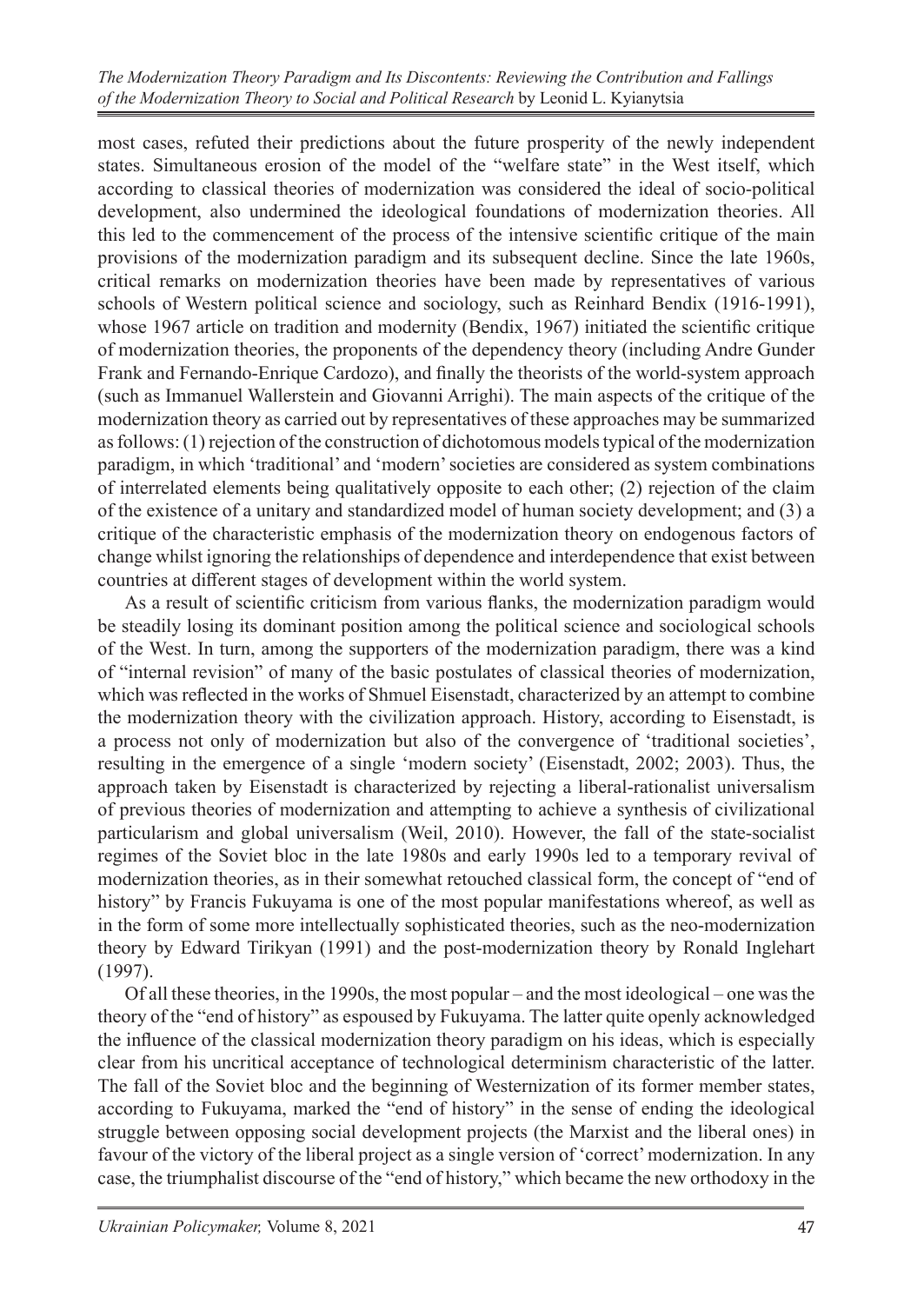first half of the 1990s, would become increasingly at odds with objective macro-social reality in the early  $21<sup>st</sup>$  century. The economic crisis of 1997-1998 was the first manifestation of the inconsistency of the ideas of the "end of history" with empirical reality. Subsequent processes that unfolded in the 2000s (the de facto failure of the ideas of "post-communist modernization" in the post-Soviet states, the aggravation of relations between the global North and the global South, and finally, the global economic crisis of the late 2000s) led to a final discreditation of the bias of Fukuyama's model as an allegedly complete form of 'modernity.' The inadequacy of the modernization theory as far as explicating the reasons for the first significant successes and later the collapse of the Soviet and similar political and socio-economic systems of socalled 'real socialism' is also noteworthy. Concepts such as Peter Sztompka's 'fake modernity' (Sztompka, 2000) are mainly descriptive and pay special attention to the 'deviation' of the Soviet model of development from the normative model of modernization, which does not allow to objectively consider the specifics of the historical development of Soviet-type societies, as well as the particularities of the post-Soviet development. It is with this in mind that post-Soviet scholars' attempts to adopt tenets of the modernization theory to their studies would seem to be problematic due to the latter's deterministic perspective.

Concluding the review of modern attempts to 'renovate' the modernization theory paradigm, one would have to draw attention to the post-modernization theory as developed by Jeffrey Alexander and Ronald Inglehart, which is characterized by a focus on the subjectivevalue dimension of social change since the 1970s. Alexander and Inglehart argue that the post-modern era is characterized by process of transition to a new quality of industrial societies and a departure from the 'materialist' mass worldview, characterized by an emphasis on economic efficiency and rationalism, toward the 'postmaterialist' worldview, which provides for the recognition of personal self-expression as the highest value (Alexander et al., 2011). The researchers have placed emphasis on the dimension of global value change while seeking to provide for empirical foundations based on extensive survey-based research to prop up their arguments (Tausch, 2015). However, it is obvious that the aforementioned forms of 'materialist' worldview continue to maintain a dominant position in the public consciousness, and technocratic management and market production continue to be the basic principles of modern society, so it may be doubted whether the post-modernization theory adequately reflects the nature of modern socio-political development. On the other hand, the post-modernization theory assumes that the development of contemporary societies is marked by such salient features as "disorganization, hyperdifferentiation and dedifferentiation, hyperrationalization and hypercommercialization" (He, 2012: 220), so that attaining a previously expected degree of political equilibrium as suggested by the modernization theory is likely to become hardly plausible in the situation of the development of political processes and identities in the contemporary world. As opposed to Rokkan's (1970) emphasis on national identity formation as unification necessary for effective political transition, both hyper- and de-differentiated identities as typical for the present-day political world would be hardly permeable to the process of identity management by the traditional nation-state, whereas the phenomenon of hypercommercialization would undermine the welfare state's previously mentioned integrative role in politics. It is in that sense that the post-modernization theory will both close and negate the development of the previous stages of the modernization theory paradigm, hence underscoring the need for a comprehensive departure from the latter.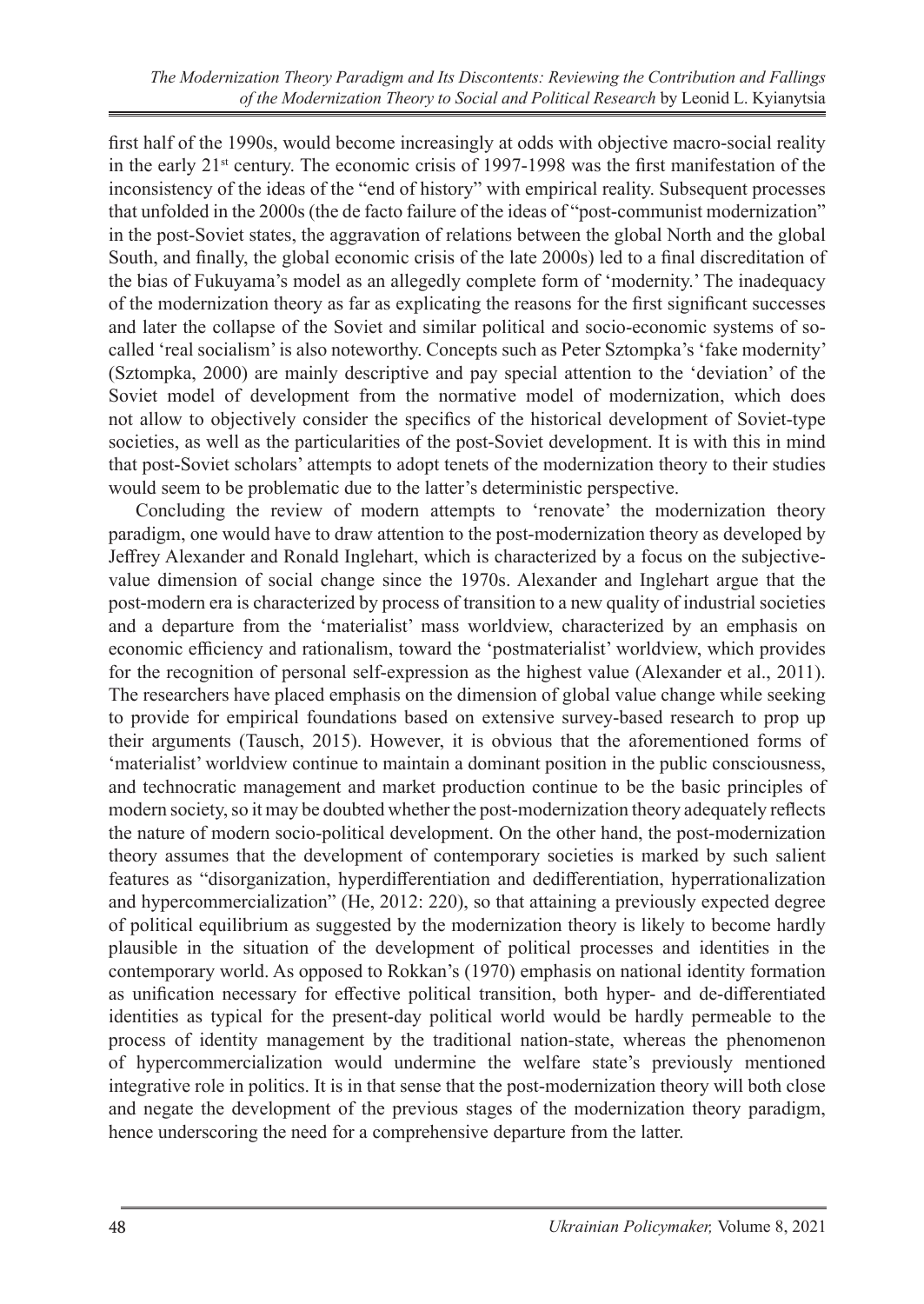#### **Conclusions**

In conclusion, although the modernization theory used to a form of scientific orthodoxy in the political and social sciences, its basic premises have been found to contain a number of ideological assumptions that make it impossible to speak of their truly objective nature. That is why it seems that a more multidimensional approach to the study of the dynamics of world political, economic and socio-cultural processes is certainly more commendable. The abstract evolutionism and the enthusiasm for welfare-state rationalism typical for the modernization theory proved to be misguided and even naïve by the processes of socio-political and socioeconomic development in the late  $20<sup>th</sup>$  and the early  $21<sup>st</sup>$  century. The post-modernization theory that has so far sought to provide a postmaterialist remedy to the perceived fallings of the modernization theory has itself been beset with a number of serious methodological and philosophical flaws some of which have been touched upon in the present exposition. Altogether, the account of the development of the modernization theory from its inception in the 1950s till its effective decline in the 2000s may enable one to get a glimpse of the overall dynamics of a social science paradigm of the  $20<sup>th</sup>$  century that would ultimately fail to live up to its promise in the changing social environment context.

# & **References**

- Apter, David E. (1965) *The politics of modernization.* Chicago: The University of Chicago Press.
- Bendix, Reinhard (1967) Tradition and modernity reconsidered. *Comparative Studies in Society and History*, No. 9(3), 292-346.
- Eisenstadt, Shmuel N*.* (2003) *Comparative civilizations and multiple modernities: A collection of essays.* Leiden: Brill.
- Eisenstadt, Shmuel N. (ed.) (2002) *Multiple modernities.* London and New York: Routledge.
- Gilman, Nils (2003) *Mandarins of the Future: Modernization Theory in Cold War America.* Baltimore: The Johns Hopkins University Press.
- Fisun, Oleksandr (2006) *Democracy, neopatrimonialism and global transformations.* Kharkiv: National Institute for Strategic Studies (In Russian).
- Gorbatenko, Volodymyr (1999) *Strategy of the modernization of society: Ukraine and the world at the turn of millennium.* Kyiv: Akademia.
- Hagen, Everett E. (1962) *On the theory of social change.* Homewood, Illinois: Dorsey.
- He, Chuanqi (2012) *Modernization science: The principles and methods of national advancement.* Berlin: Springer.
- Hoselitz, Bert F. (ed.) (1965). *Theories of economic growth.* New York: The Free Press.
- Inglehart, Ronald (1997) *Modernization and post-modernization: Cultural, economic, and political change in 43 societies.* Princeton, New Jersey: Princeton University Press.
- Lerner, Daniel (1958) *The passing of traditional society: modernizing the Middle East.*  Glencoe, Illinois: Free Press.
- Martinelli, Alberto (2004) *Global modernization: Rethinking the project of modernity*. London: Sage Publications.
- Mulcahy, Kevin V. (1995) Walt Rostow as National Security Adviser, 1966-69. *Presidential Studies Quarterly,* No. 25(2), 223-236.